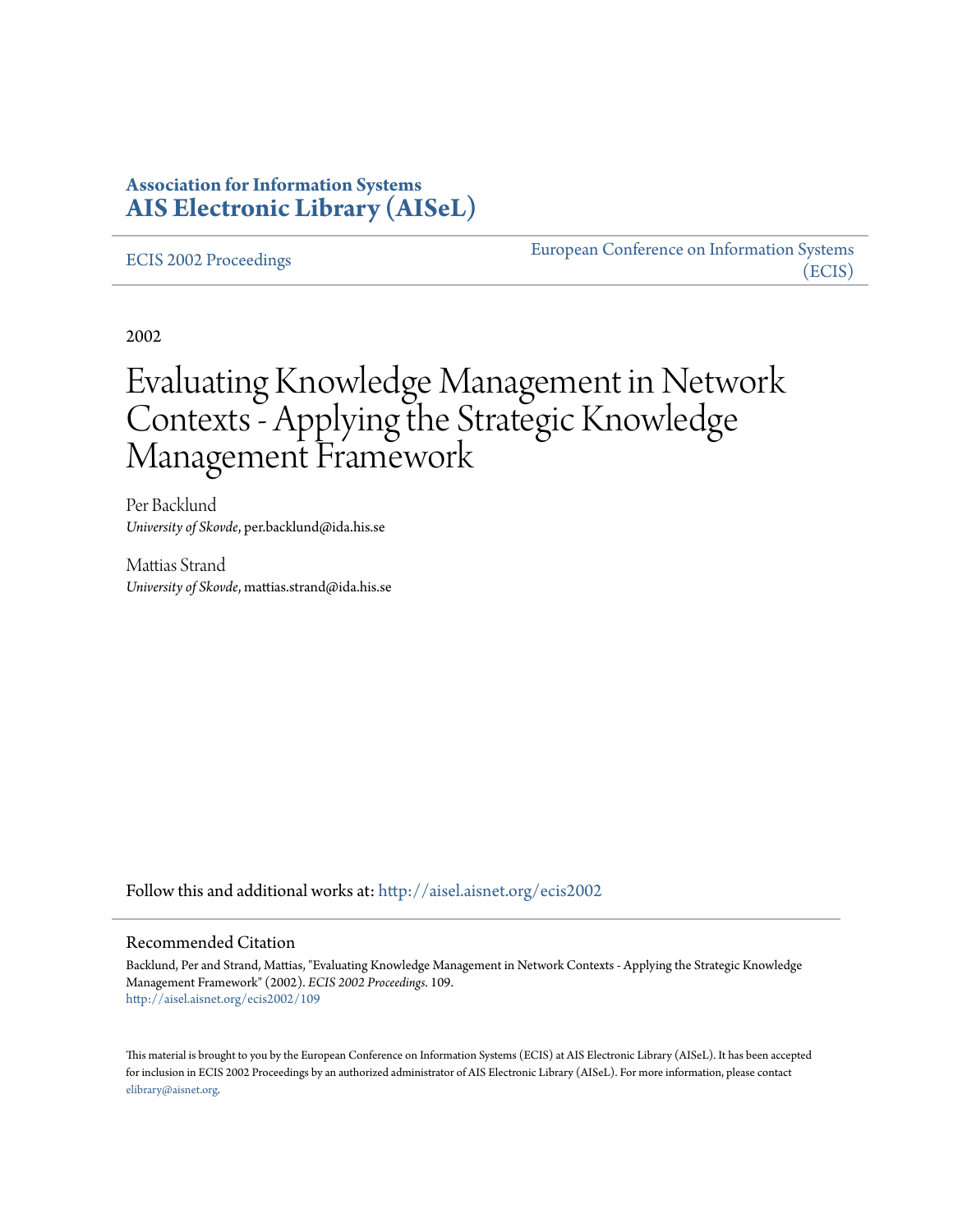# <span id="page-1-0"></span>**EVALUATING KNOWLEDGE MANAGEMENT IN NETWORK CONTEXTS – APPLYING THE STRATEGIC KNOWLEDGE MANAGEMENT FRAMEWORK**

Per Backlund<sup>1</sup> **Mattias Strand**  Department of Computer Science University of Skövde Box 408, 542 28 Skövde Sweden Phone: +46- (0)500-44 {83 46, 83 20} Fax: +46- (0)500-44 83 99 {per.backlund, mattias.strand}@ida.his.se

#### **ABSTRACT**

*Gaining and sustaining competitive advantage through knowledge sharing and network-based knowledge processes is a process involving the tasks of formulating a strategic vision, formulating a knowledge vision, identifying relevant knowledge, designing the knowledge process, catering for knowledge protection, implementing the process, and using the system. The focus of this paper is twofold. Firstly, we apply a strategic knowledge management framework, aimed at evaluating the effect of such processes, on an empirical case. Secondly, we discuss the results of our appliance of the framework and propose some further issues to be resolved.* 

### **1. INTRODUCTION**

The KM activities traditionally carried out within organizations have now started to appear in organizational networks, aimed at supplying the participating organizations with knowledge that previously was difficult to acquire. However, performing knowledge management in network contexts is not a trivial task, due to the increased complexity inherited when organizations are to cooperate. In addition, add the requirement of a need for the organizations to cooperate on equal bases and you may end up with an almost uncontrollable situation. Since the initiation of the network is rather resource demanding, it is not acceptable to invest those resources and end up with an uncontrollable situation that is not contributing to the assumed gaining and sustaining of competitive advantage. Therefore, different approaches are suggested in order to be able to control networks and to cater for support in achieving competitive advantages. One approach suggested by Carlsson (2001) is the strategic knowledge management (SKM) framework, aimed at evaluating the efforts taken and supporting the initialization of a network.

The purpose of this paper is twofold. Firstly the evaluation framework for strategic knowledge management given by Carlsson (2001) is applied to an empirical case. The case is focused on the cooperation between organizations in the electronic circuit industry. Secondly, the paper discusses the appliance of the framework with respect to its advantages and disadvantages.

<sup>&</sup>lt;sup>1</sup> The authors are given in alphabetic order.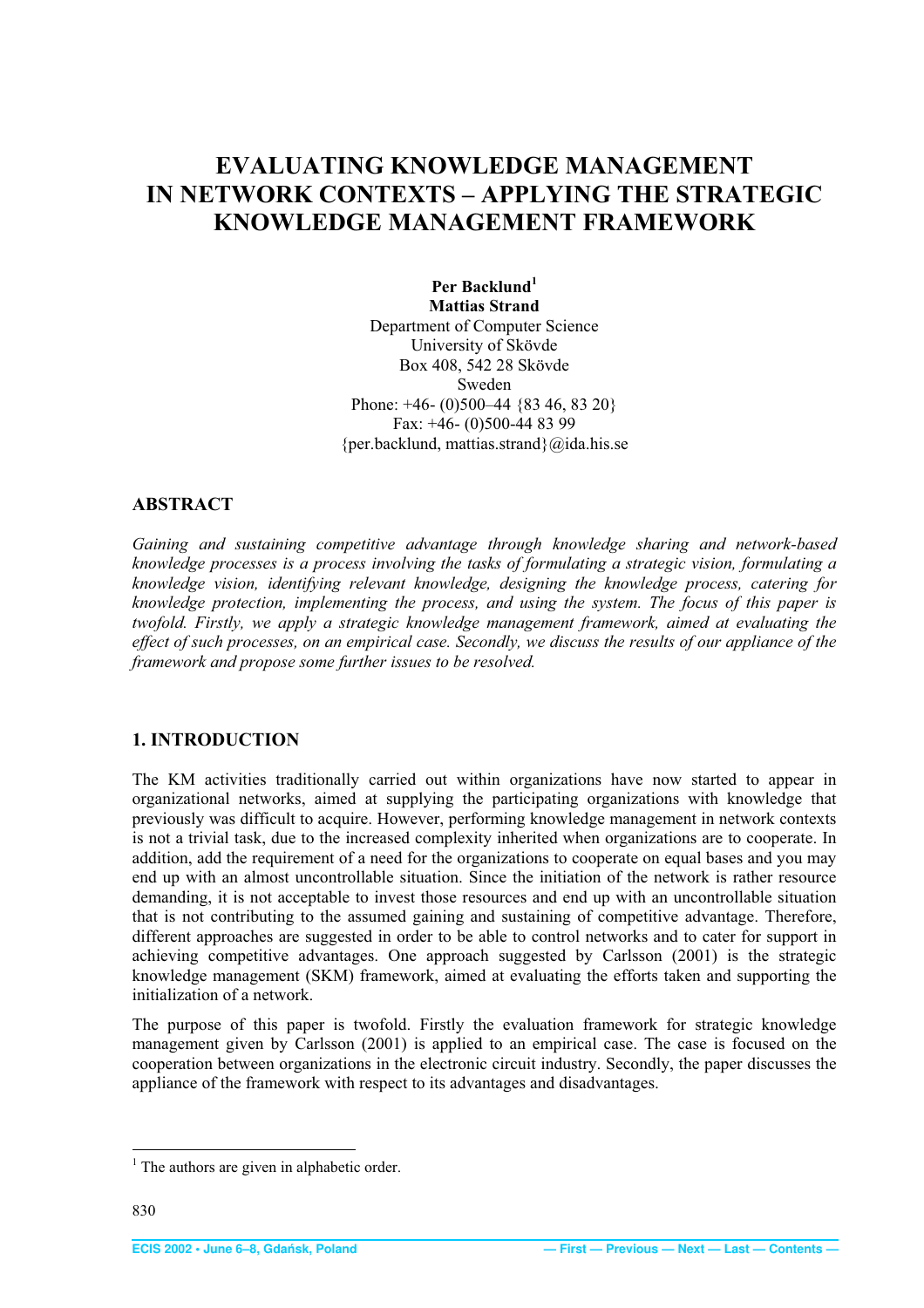## <span id="page-2-0"></span>**2. KNOWLEDGE MANAGEMENT**

Knowledge management is difficult to describe, since there exist many different descriptions and definitions thereof (e.g. Nonaka and Takeushi, 1995; Davenport and Prusak, 1998; Wiig, 1993). The fluid mix of concepts, technologies and approaches in knowledge management also contribute to make the whole area almost indefinable. Therefore, we will instead describe the different elements constituting KM. The description will be based on the work conducted by Binney (2001) and we consider his separation of knowledge management spectrum into different elements as a necessity for being able to comprehend the area and all the activities involved. Binney (2001) claims that the concept of KM includes six distinct elements, each of which has a particular aim to fulfil, in order to allow organisations to cover the whole KM-spectrum. Along with the distinct elements, Binney (2001) also exemplifies on different applications that may be included to support the activities of each element (Figure 1).

|                                      | Transactional                                                                                                                                                          | Analytical                                                                                                                                                                                                                                     | Asset<br>Management                                                                                                                          | <b>Process</b>                                                                                                                                                                                                       | Developmental                                                                                   | Innovation and<br><b>Creation</b>                                                                                                                              |
|--------------------------------------|------------------------------------------------------------------------------------------------------------------------------------------------------------------------|------------------------------------------------------------------------------------------------------------------------------------------------------------------------------------------------------------------------------------------------|----------------------------------------------------------------------------------------------------------------------------------------------|----------------------------------------------------------------------------------------------------------------------------------------------------------------------------------------------------------------------|-------------------------------------------------------------------------------------------------|----------------------------------------------------------------------------------------------------------------------------------------------------------------|
| Management Applications<br>Knowledge | * Case Base<br>Reasoning<br>* Help Desk<br>Applications<br>Customer Service<br>Applications<br>Order Entry<br>Applications<br>Service Agent<br>Support<br>Applications | * Data<br>Warehousing<br>* Data Mining<br>* Business<br>Intelligence<br>* Management<br>Information<br>Systems<br>* Decision Support<br>Systems<br>* Customer<br>Relationship<br>Management<br>(CRM)<br>$\star$<br>Competitive<br>Intelligence | * Intellectual<br>Property<br>* Document<br>Management<br>* Knowledge<br>Valuation<br>* Knowledge<br>Repositories<br>* Content<br>Management | * TOM<br>* Benchmarking<br>* Best practices<br>* Quality<br>Management<br>* Business Process<br>(Re)Engineering<br>* Process<br>Improvement<br>* Process<br>Automation<br>$\star$<br>essons Learned<br>* Methodology | * Skills<br>Development<br>* Staff<br>Competencies<br>*<br>Learning<br>* Teaching<br>* Training | * Communities<br>* Collaboration<br>* Discussion<br>Forums<br>* Networking<br>* Virtual Teams<br>* Research and<br>Development<br>* Multi-disciplined<br>Teams |

*Figure 1. KM applications mapped to the elements of the KM spectrum (From Binney, 2001, p. 35)* 

However, since Figure 1 only exemplifies on which applications that are suitable for a particular element and provides no description of the elements are included, the following sections will be dedicated to a brief description of the aim and role of the six distinct elements.

*Transactional KM* is focused on supporting the user in day-to-day tasks, such as completing a transaction or handling a customer query, by reusing already existing knowledge. The application typically supports the user by supplying her/him, who is confronted with a problem, with the solution to a similar problem.

*Analytical KM* is focused on creating new knowledge. The core of analytical KM is the integration of large amounts of data and information, from both internal and external sources, which is then used to derive trends and patterns. Those trends and patterns are previously not known, due to the complexity of the sources and the diversity of the data and information.

*Asset management KM* concerns the processes associated with the management of knowledge assets. The asset management involves one of the following:

- 1. The management of codified explicit knowledge.
- 2. The management of intellectual property.

When these assets have been captured, they are made available to the users in the organization. Binney (2001) uses the analogy of a library, since the knowledge assets, similar to books in a library, are catalogued and made available to the user. These knowledge assets are often by-products to the ordinary business.

*Process-based KM* covers, as the name implies, processes. More specific, this element is focused on the codification and improvement of processes, procedures, and methodology. The process-based KM activities often have their origin in total quality management (TQM) and process reengineering activities.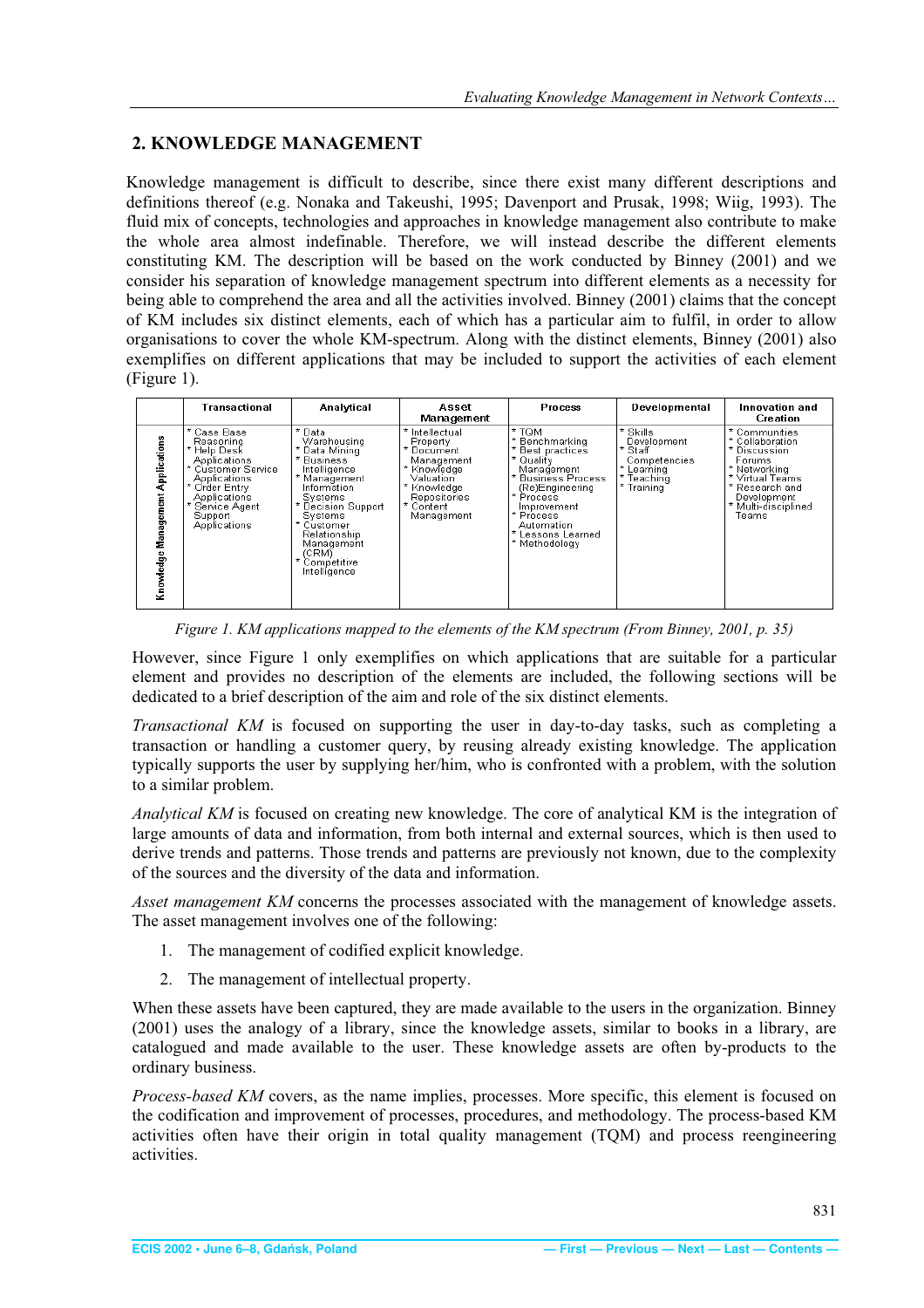<span id="page-3-0"></span>*Developmental KM* focuses on increasing the competencies and capabilities of organizations knowledge workers. The KM element concerns both the transfer of explicit knowledge and the development of tacit knowledge. Explicit knowledge is transferred via training interventions whereas tacit knowledge is developed through developmental interventions such as experimental assignments or membership in a certain community of interest. This KM element is becoming more and more important, especially since the investments spent on developing the knowledge and capabilities of a company's personnel, is a measure of the value of the organization. Further, according to Binney (2001), such investments also help to attract personnel in a highly competitive market. Examples of developmental KM applications include: skills development, training and learning.

*Innovation/Creation KM* applications focus on the creation of a "learning" environment, in which the personnel of an organization or from different organizations can come together and exchange knowledge or create new knowledge. This KM element is the most popular in the whole KM spectrum and much literature is devoted to how to create this learning environment.

## **3. THE STRATEGIC KNOWLEDGE MANAGEMENT FRAMEWORK**

In the framework proposed by Carlsson (2001), it is suggested that gaining and sustaining a competitive advantage through knowledge and knowledge processes is a process involving the tasks given in Figure 2. Figure 2 also describes the relationships between these tasks.



*Figure 2. A model of the strategic knowledge management process (From Carlsson, 2001)* 

In the following sections, the tasks will be briefly described. However, before describing the different tasks and their specific evaluation focuses, the authors would like to make clear that the evaluation of each task is based on the following general questions, formulated by Carlsson (2001):

- x *The question of value*. Do a firm's knowledge and network-based processes enable the firm to sense and then seize environmental opportunities as well as respond to environmental threats?
- x *The question of rareness*. How many competing firms already possess particular valuable knowledge and network-based knowledge processes?
- *The question of limitability*. Do firms without particular valuable knowledge or network-based knowledge processes face a cost disadvantage in obtaining them compared to firms that already possess them?
- *The question of organization*. Is the firm organized to exploit the full competitive potential of its knowledge and network-based knowledge processes?

Theses questions are focused on the core of each task, in order to create a baseline for the evaluation process. In other words, the tasks and their relationships described, along with the specialization of the questions given above, constitute the core of the evaluation framework. Below we present a brief description of each task. We have deliberately chosen only to present the general idea behind each task, allowing the reader to grasp the core of the tasks, since the focus of this paper is to describe the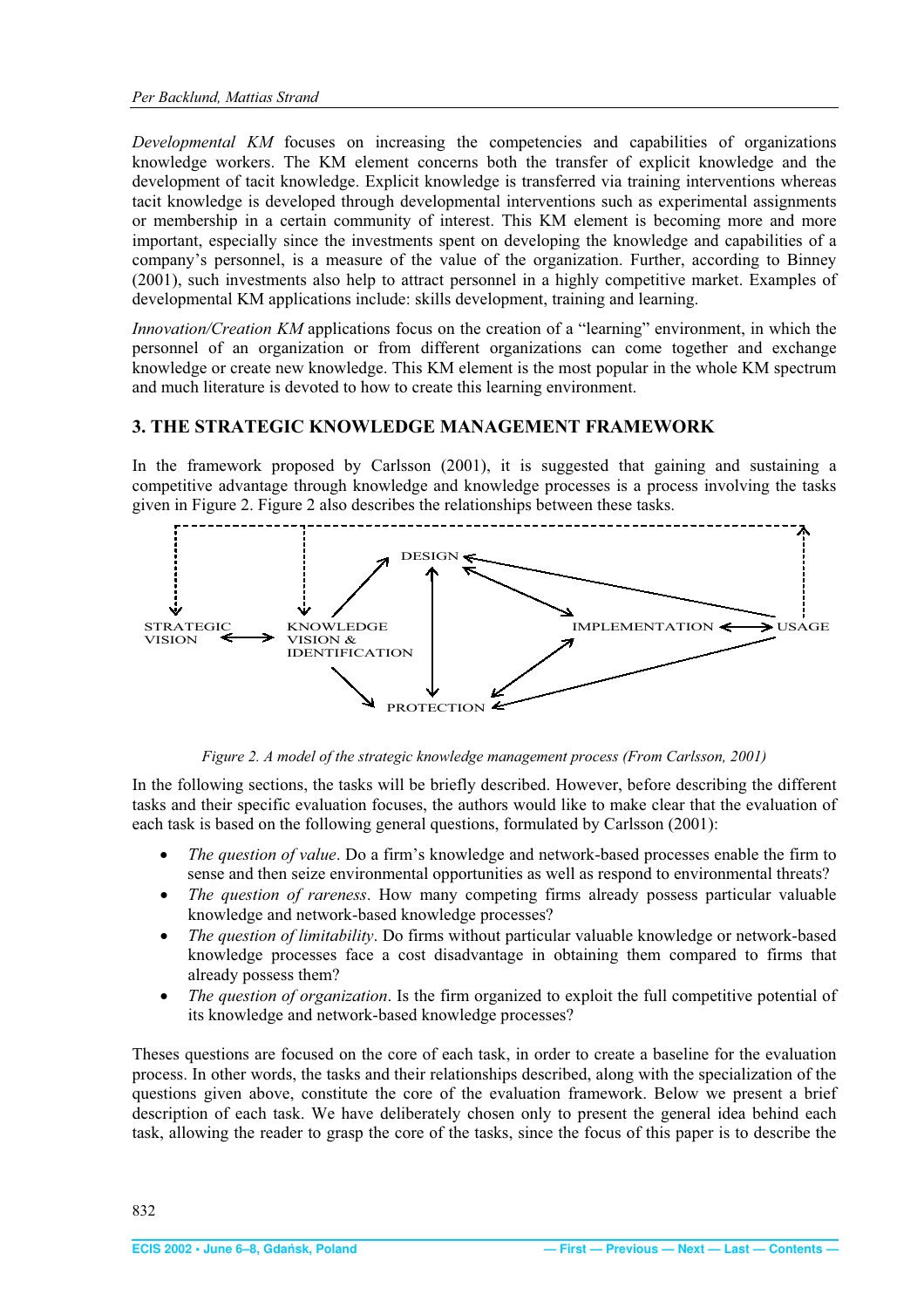<span id="page-4-0"></span>appliance of the framework to a case rather than describe the framework in detail. Readers willing to extend their knowledge of the framework and its tasks are referred to Carlsson (2001).

*Strategic vision*. As the name implies, this task is focused on identifying the purposes for incorporating knowledge management into the business, as a means for gaining and sustaining competitive advantage. The purposes must be made available in the strategic vision of the organizations, but the form in which it is made available is of secondary importance.

*Knowledge vision and identification of key knowledge-related resources*. This task is focused on identifying the KM resources in which the organization must invest, in order to gain competitive advantage. The importance of aligning the knowledge vision to the strategic vision is also pinpointed. Furthermore, the knowledge vision is also to consider as guidance to the types of KM resources needed, but it does not specifically describe how these resources are to be acquires, designed, implemented, and used.

*Design*. This task addresses how the requirements stated in the knowledge vision can be accomplished. The core of this task is to develop strategic knowledge architectures, i.e. combining the knowledge resources, in order to put the knowledge vision into effect.

*Knowledge protection*. This task can be divided into two broad categories. Firstly, protecting the knowledge and the (network-based) processes from being imitated by competitors and secondly, protecting the knowledge from value erosion. Carlsson (2001) also exemplifies on so called isolation mechanisms to protect the knowledge and its sources. The mechanisms are, besides legal and contractual measures: 1) Ambiguity, 2) Complexity, and 3) Time advantage.

*Implementation*. This task concerns how to promote the knowledge management activities and support to the organization. This task concerns different tactics to implement the knowledge-related resources. Focus is laid on their competitive implications and economic performance.

*Usage*. This task concerns the organizational usage of the knowledge-related resources. For this task, the general questions may be directly applied to evaluate the usage of the knowledge-related resources. The outcome of such evaluation may in turn affect the strategic vision and knowledge vision.

#### **4. THE CASE**

The case study includes the establishment of routines for knowledge sharing as well as the creation of a knowledge management system (KMS), aimed at integrating knowledge of design and manufacturability within the electronic circuit industry. The partners in the network represent designers and manufacturers in the electronic circuit industry. The motive for their cooperation is the need to implement new manufacturing techniques in short time spans. The implementation of a new manufacturing technique complicates the product development process. This process covers stages from initial product development to large volume manufacturing. The different stages in the process are typically performed by different companies. We chose to describe this as horizontal cooperation and vertical competition (Figure 3).



*Figure 3. The network-based knowledge process, concerning the knowledge transfer from manufacturing organizations back to the designing organizations.*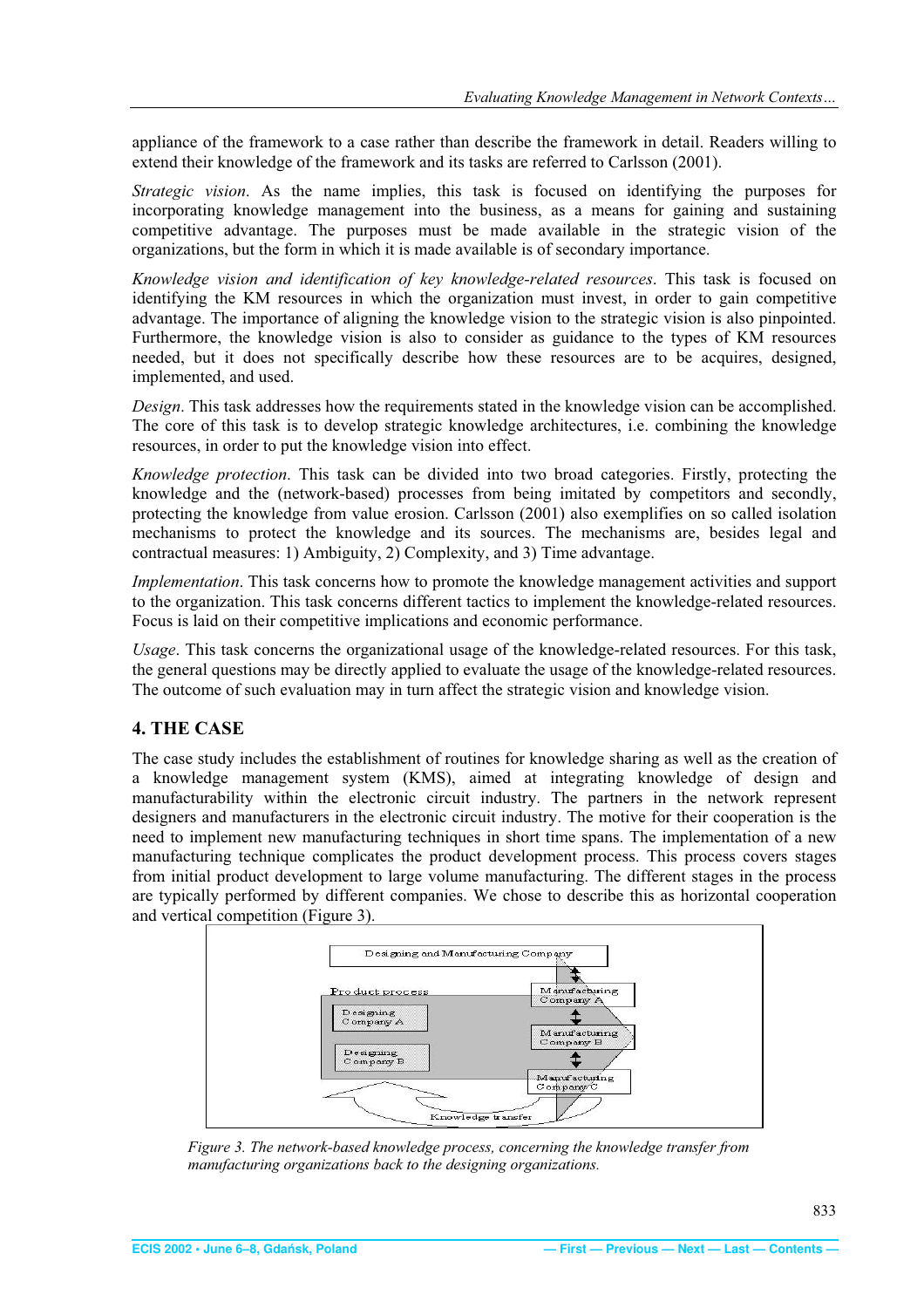<span id="page-5-0"></span>Furthermore, we have adopted the ideas of (Binney, 2001) concerning the KM spectrum. The project concerns the KM elements: 1) *asset management (e.g. knowledge repositories)* and 2) *innovation and creation (e.g. networking and virtual teams)*. The reason for adopting the asset management element for this work is that the project was focused on the creation of a web-based database aimed at storing explicit manufacturability data shared amongst the participants. The reason for adopting the innovation and creation KM element was that the project focused on allowing personnel of different organizations to come together and exchange knowledge and create new knowledge. Furthermore, Binney (2001) states that networking is a possible KM application for the innovation and creation KM element. However, since there are different types of networks described in literature, we will be more precise in that point. Since this work is based upon the work conducted by Carlsson (2001) we find it natural to apply his categorization of networks. Carlsson (2001) defines three different types of networks for knowledge management: intra-networks, extra-networks, and inter-networks. Since the project involved six organizations and the participation in the network was restricted to these, the network is considered as an extra-network. However, concerning extra-networks there are different typologies described in literature. Franke (1999) describes three types of networks (Figure 4) between organizations: 1) Internal network, 2) Stable network, and 3) Dynamic network.



*Figure 4. Common network types (From Franke, 1999, p. 205)* 

The network is arranged with a broker responsible for the network-based knowledge processes and the knowledge shared. The broker is a stand-alone organization and therefore we classify the network in this case as a dynamic (extra-) network.

#### **5. APPLYING THE SKM FRAMEWORK TO THE CASE**

In this chapter, we will apply the SKM framework (Carlsson 2001) on the case described in chapter 4. The aim of applying the framework is to evaluate the case described. In order to structure the evaluation, each task described in the framework will be handled separately. However, we would like to give some comments on the appliance. Firstly, in this particular case, we consider the knowledge transfer described in Figure 3. as the network-based knowledge process. Secondly, since Carlsson (2001) focuses on the strategic knowledge management in organizations, we have chosen to consider the extra-network as the organization and the strategic- and knowledge visions are described from that point of view. As a matter of fact, one may consider the network as a virtual organization built up by virtual links through the used of ICT (Shao et al., 1998). The reason for not considering the strategic vision of each participating organization was that it was considered as misaiming the evaluation, since the focus of the framework is on the strategic level of different types of networks. Finally, we have chosen not to answer each task related question one by one. Instead, the results of the evaluation were aggregated to a task level. This approach was chosen since it was considered to increase the readability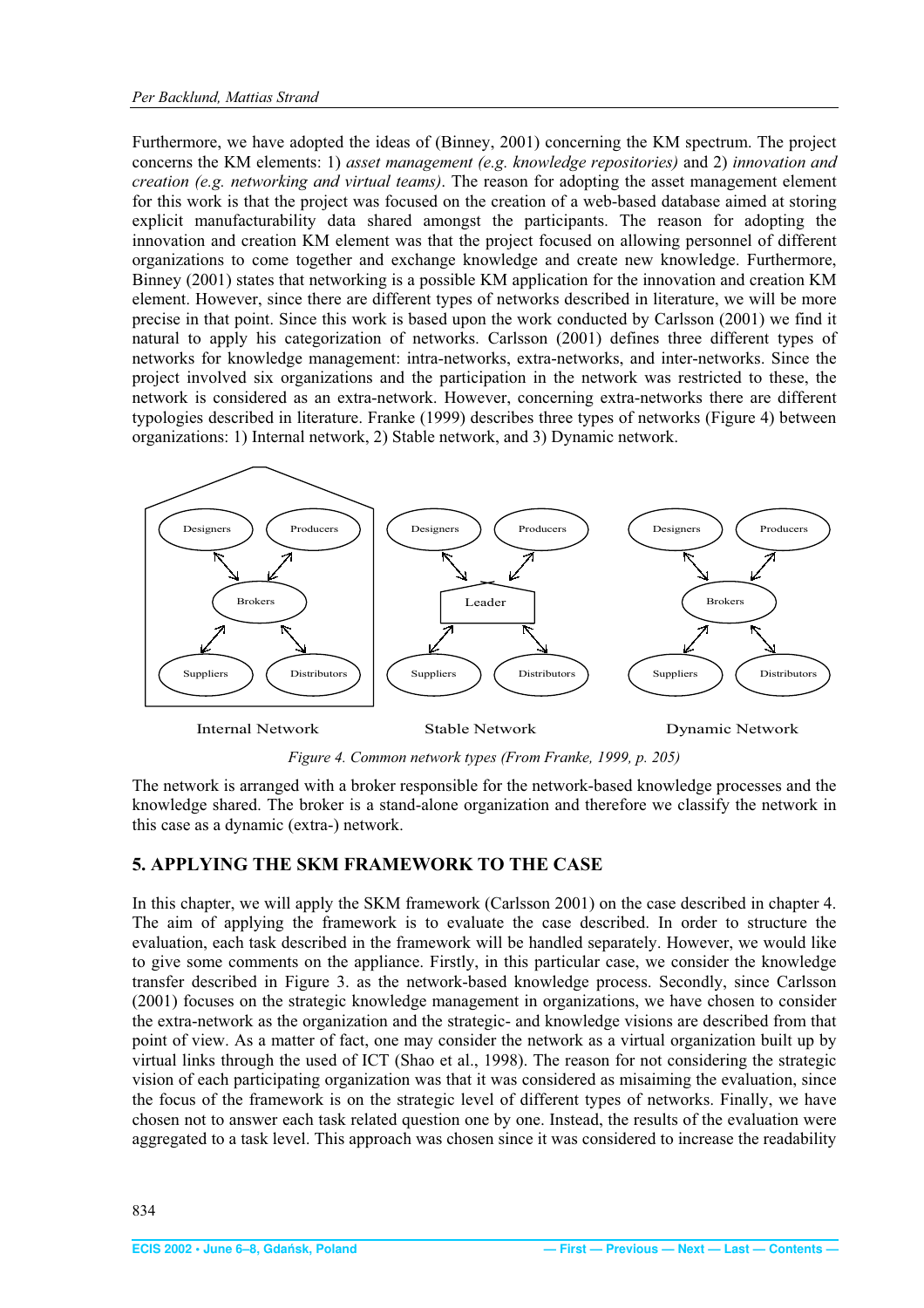<span id="page-6-0"></span>of the paper and give a better overview of the results. In the following sections, each task will be evaluated respectively.

*Strategic vision*. The network has two strategic visions. To create:

- 1. a knowledge management system, which allows for knowledge sharing between organizations, for the electronic industry.
- 2. an organization that will further develop and maintain the system.

The broker initially identified the above goals. The first goal may be considered controversial, and was so, by some of the participating companies. We conclude that this due to what we describe as the vertical competition within the network. However, during the project, the difficulties associated with this item were overbuilt. The second vision was less controversial since the general agreement was that a branch of trade organization for the electronic business could play this role in the future.

We conclude that the strategic vision should recognize that the knowledge contained in the repository should be hard for each participating companies to obtain and maintain on their own and of such dignity and interest that other companies will find it worthwhile to pay a broker for obtaining it. This vision was not anchored through out the entire network and there was no common understanding on what type of knowledge would gain and sustain competitive advantage for the network.

*Knowledge vision and identification of key knowledge-related resources.* The network has identified the following short-term goals:

- Create knowledge about the production processes;
- Verify the production process;
- Implement new production processes;
- x Verify the reliability of the production processes.

And the following long-term goals:

- Access to a knowledge management system;
- Shorter development cycles for new products;
- Rules to ensure the quality of products.

The knowledge vision of the network was focused on sharing manufacturing knowledge between designing and manufacturing companies. Without participating in the network, the designing companies would only have access to raw component knowledge, such as the size or shape of a particular component. However, by integrating the knowledge of the manufacturing companies in the design process, knowledge concerning constraints on the relation between components and knowledge concerning constraints on combinations of certain components on a particular printed circuit board, were introduced. By allowing for such knowledge the number of design loops may be reduced and hence the resources associated with redesign. In extension, this also reduces the amount of resources required from the manufacturing companies, since every design loop is associated with testing activities of the physical design. By reducing the number of design loops, the number of tests of the physical design may be decreased as well. Hence, the value of the network was identified and made clear to all network participants.

Another value-adding fact that was identified during the evaluation was that the knowledge vision was aimed at reducing the pressure of key personnel in the participating organizations. By sharing knowledge via a web-based system, the key personnel's knowledge may be distributed without direct contact with them. This was valuable, since the key personnel also had a heavy workload in each participating organization. During the evaluation, we were not able to clarify if competing organizations outside the network possessed the same type of knowledge or network-based knowledge process. However, within the network, it was more or less made clear that the manufacturing companies, which were both competitors and cooperators, were managing valuable knowledge, which they were not so keen on sharing. When evaluating the question on imitability, it was made clear that the network-based knowledge process in itself was generic and not hard to imitate. However, since the participating organizations had invested resources in the establishment of the network as well as in the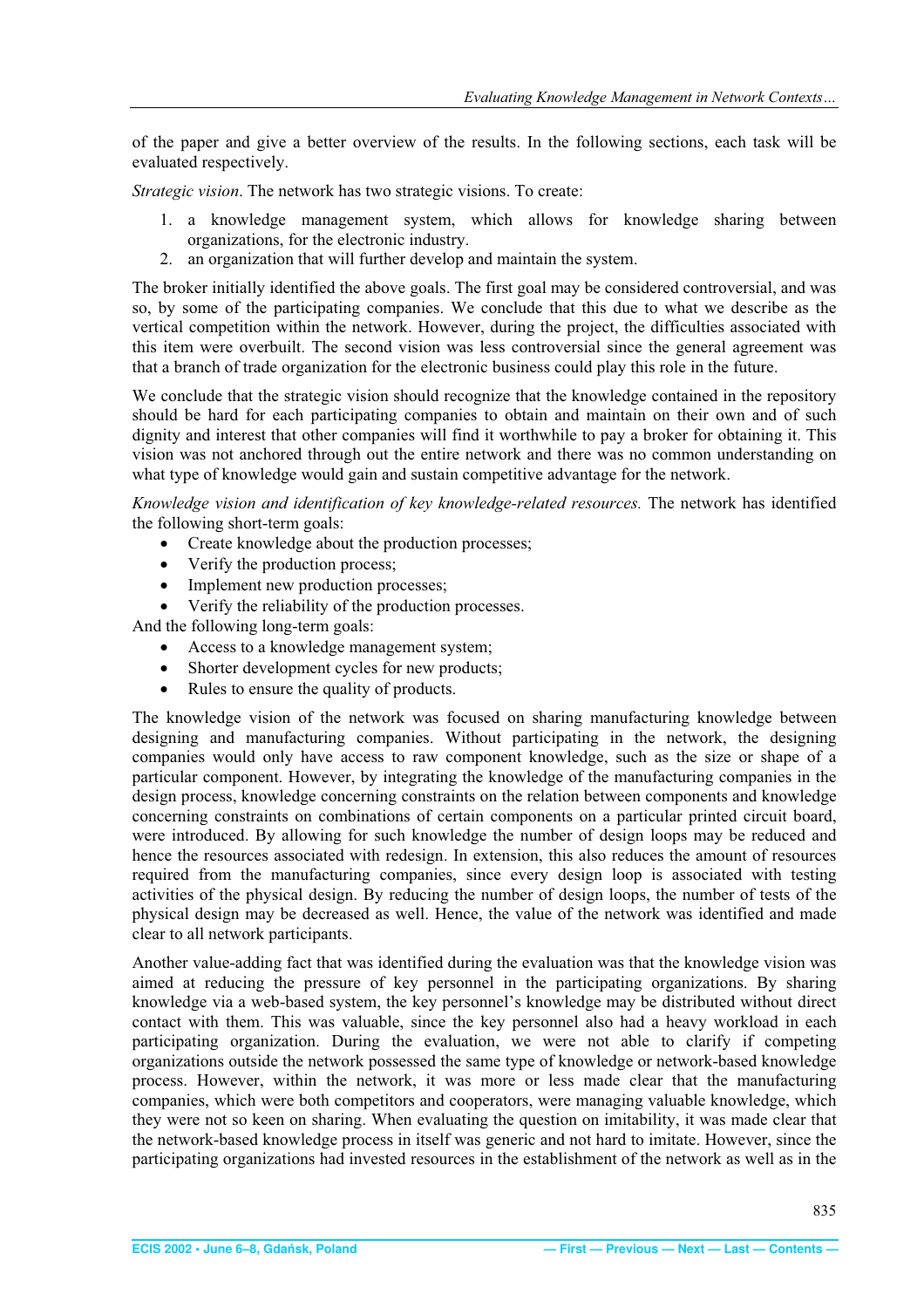<span id="page-7-0"></span>knowledge process, it was decided that when up a running the system should only be accessible to members of a certain branch of trade organization. This may be interpreted in different ways, but a reasonable interpretation is that it would be rather costly for others to join the network.

*Design*. As mentioned in the above section , the knowledge vision was focused on sharing manufacturing knowledge between designing and manufacturing organizations. In order to allow such knowledge sharing, the network-based knowledge process should be supported by ICT. The knowledge resources that were to be integrated were widely dispersed and included e.g. the personnel's knowledge, raw manufacturing data, and information acquired from different test cycles. Different design and implementation alternatives for this network have been considered. However, since the organizations participating in the network are geographically distributed, ICT support was a necessity. A vast amount of different artifacts and systems are suggested in literature describing ICT systems, but we have chosen a well-established ICT solution, based on a three-layer data base architecture, with web-technology support (Connolly et al., 1999). The underlying motivations are platform independence, availability, use of a common GUI, low costs, and relatively easy maintenance. The platform independence and the low cost have also been used as motivations for using the same type of technology in other work (Tiwana and Bush, 2001). Furthermore, the utilization of web-technology for distributing and sharing knowledge is widely accepted and some also consider web-technology as a base knowledge management application for most types of KM activities (Meso and Smith, 2000; Binney, 2001). These capabilities of the strategic knowledge architecture developed cater for efficient knowledge sharing, which in turn exploits most of the potential of the network. In addition, the capabilities also allow for further development of the underlying services. Finally, the possibilities to implement different artifacts and systems, to fully exploit the potential of the knowledge and the network-based knowledge processes were difficult to evaluate. To implement the artifacts and systems chosen was not a problem, but to evaluate if the architecture fully exploits the potential of the knowledge shared and of the network-based knowledge process is much more difficult. Primarily since the utilization of the knowledge process and the related data is still in an initial stage and no obvious advantages or disadvantages have been brought into light, but also due to the fact that such evaluation in one form or another requires metrics to compare with. Such metrics should preferably come from another, similar case, in which the advantages and disadvantages have been fully exploited. We consider it hard to evaluate how rare the design is or how hard it is to imitate. The process in itself, with the feedback loop from manufacturers to designers is not rare. On the contrary, this type of knowledge sharing is frequently described in literature concerning value chains and business-to-business cooperation and it is already conducted to some extent between some of the companies. However there are some problems concerning this issue in the cooperation between small designing firms and manufacturers.

*Knowledge protection*. The network-based knowledge process applied in the case is, as mentioned before, not difficult to imitate. As a matter of fact, the design is based on ideas from other projects and from literature. However, the knowledge shared within the network is more difficult to imitate, since it is a mixture of experiences and know-how, primarily from key personnel in the participating firms. In addition, the knowledge acquired from these key persons and the knowledge resources are combined with more in-house knowledge within each organization, making it even more difficult to imitate. Furthermore, the blurriness of the utilization hides the competitive advantage gained. Other precautions taken to avoid imitation is the delimitation of number of organizations participating in a project. A smaller number of participants should imply that the underlying strategic vision and the strategic knowledge architecture are kept secret. However, the task of knowledge protection also concerns how to avoid value erosion. In the case described value erosion was mainly handled in two ways. Firstly, by combining the shared knowledge from the network-based knowledge process with in-house knowledge, imitation is made complicated and this in turn implies that the value of the process is preserved. Secondly, by assigning responsibility for maintenance of shared knowledge to the broker, knowledge is centrally maintained. It was considered that central maintenance should be beneficial, compared to letting each participating company maintain their "own" knowledge. In addition, by assigning the responsibility of maintenance to the broker, there was one single function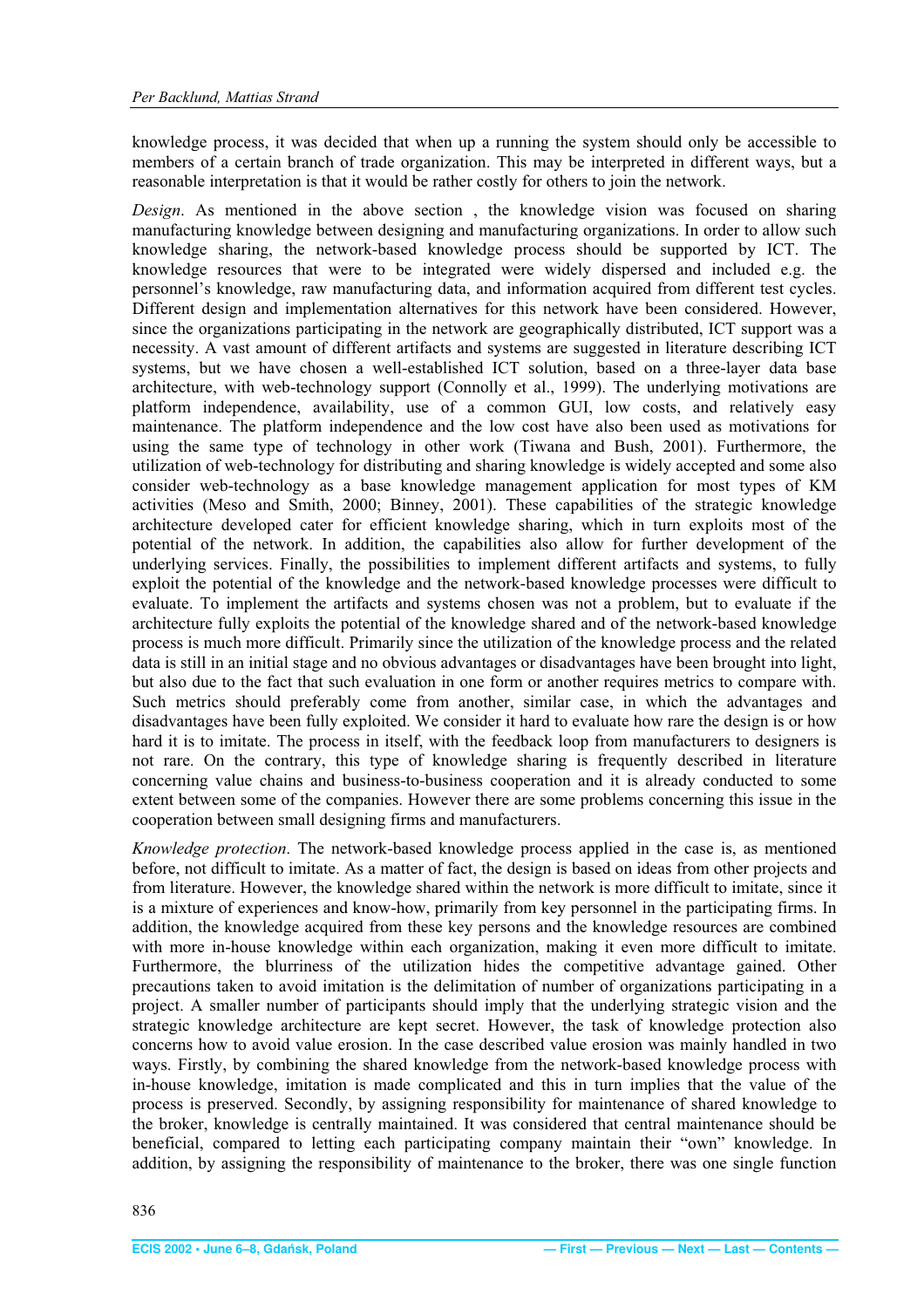<span id="page-8-0"></span>with an overview of the contributions from each organization. This is important since the combination of knowledge from different organizations was the main reason for cooperation. Furthermore, by assigning responsibility for the network to the broker, political issues, e.g. equal contributions of knowledge from all participants, could be regulated.

*Implementation*. The evaluation gave at hand that this task was the task in which the most problems aroused. First of all, general routines for implementing the network-based knowledge process in the participating organizations were not established. Instead, the responsibility for the implementation was laid on the organizations' members in the project. Furthermore, Carlsson (2001) suggests that the task may be accompanied with the development of e.g. reward systems and learning programs. We have not been able to identify if such activities have been carried out, but the impression is that the strategic vision was considered sufficient enough to sell in the idea. In addition, no metrics to measure the value of the network were established and that affected the activity among the members in the project group. A partial explanation of this phenomenon may be found in the relation between the knowledge vision and the actual support offered by the KMS. As mentioned above, the knowledge vision was to transfer manufacturing knowledge between the different stakeholders in the network. However, the support offered by the KMS mostly created gains for the designers and the gains for the manufacturing organizations were postponed until the designers actually started using the KMS. Mostly based on how well the designing companies were able to improve the initial design of the electronic circuit boards. Our interpretation of this is that metrics to measure the benefits of the knowledge process, for both the designing- and manufacturing organizations, should have been established and regularly followed up.

*Usage.* This task has not been thoroughly evaluated, since the project is in a phase, making the evaluation impossible.

#### **6. DISCUSSION**

This chapter is separated into two parts. Firstly, we discuss the experiences from applying the framework to a real case and how the appliance fell out. Secondly, we discuss some general thoughts on the framework, i.e. what is its main contribution and what is missing? We will start with the appliance of the framework.

The framework for strategic knowledge management was in most aspects supportive and the idea of general questions specifically applied to each task makes the result of the evaluation consistent. By using the same tasks, the outcome of the evaluation is focused on the same aspects 1) value, 2) rareness, 3) imitability, and 4) organization and therefore is it possible to relate the purposes and problems of each task to the purposes and problems of the other tasks. However, concerning the four evaluation aspects, we found that rareness was the most difficult to evaluate. Since the nature of this aspect (and the others) is to make sure that the firms are gaining and sustaining competitive advantage, it must be of vital interest to keep secret, if an organization or a network possesses certain knowledge or certain types of network-based knowledge processes. Considering this fact, it is difficult for others to now if competing firms already possess particular valuable knowledge and knowledge processes and how they have designed the underlying strategic knowledge architecture. Furthermore, the framework is giving support at a rather high level and the evaluation aspects given are broad. Our impression is that these aspects should be divided into a number of more specific questions/aspects, since it is on the operational level were the value creating labor is performed and therefore it is at this level that the real advantages may contribute.

The evaluation process also gave at hand, that there are some evaluation questions which are more difficult to find the answers to than others. Firstly, the question of evaluating whether the artifacts and systems chosen fully exploit the potential of the knowledge shared and of the network-based knowledge process raised some problems. Such evaluation calls for, in some form or another, *metrics to use for comparison*. Such metrics should preferably come from another, similar case, in which the advantages and disadvantages have been fully exploited. Otherwise it is very difficult to evaluate if the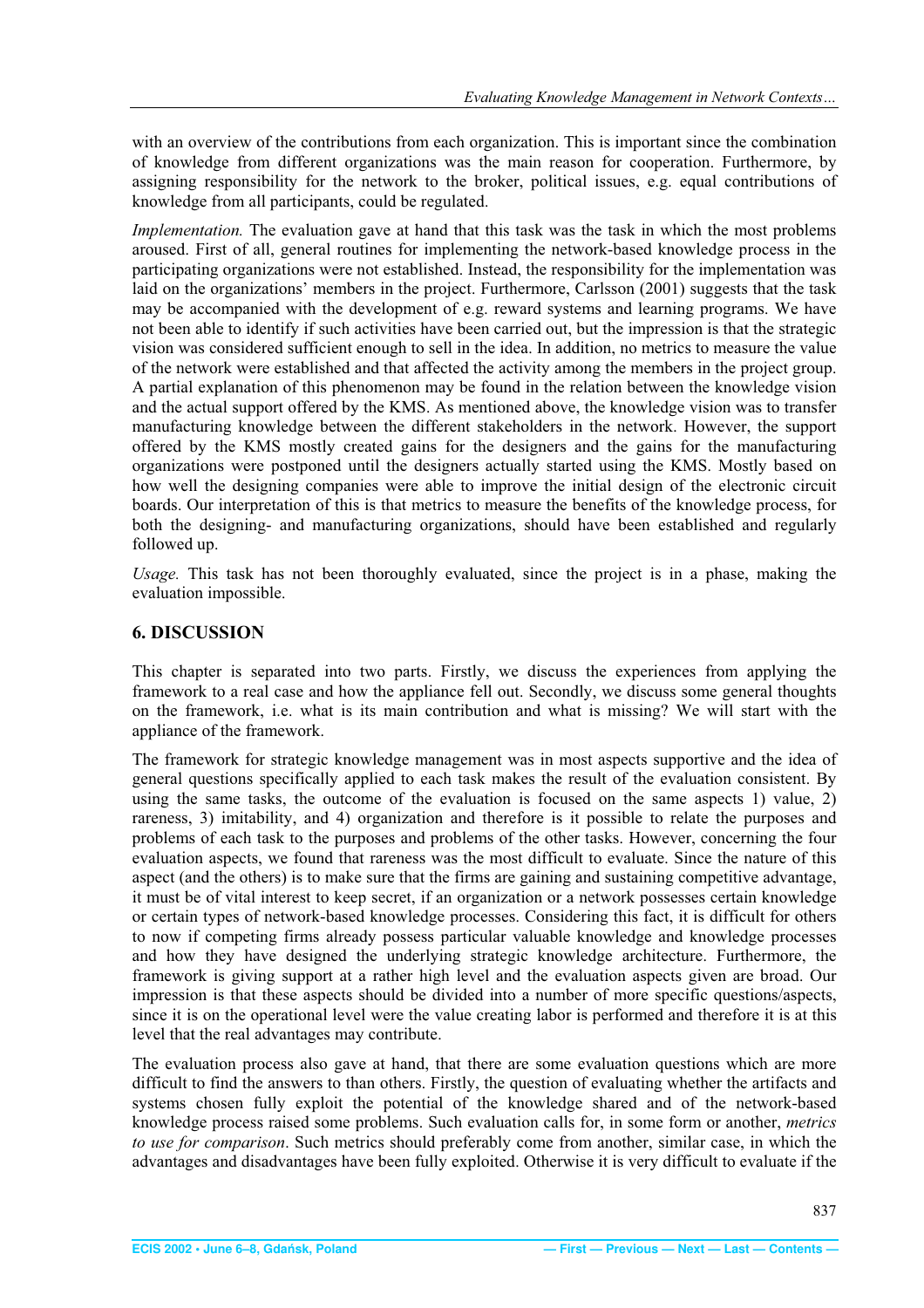<span id="page-9-0"></span>design alternative chosen fully exploits the potential of the knowledge and of the network-based knowledge process. Therefore, we would like to suggest the establishment of such metrics as possible future work. Alavi and Leidner (1999) have, as a result of an empirical study, also pointed out the importance of establishing metrics. Such metrics should be established to allow for the comparison of the advantages and disadvantages associated with a strategic knowledge architecture chosen, with the advantages and disadvantages of other artifacts and systems utilized in other cases. One way of conducting such research may be to use this case as a base and compare the outcome of this case with future cases. Secondly, Carlsson (2001) exemplifies on how to implement the knowledge and knowledge process into an organization, in order to exploit the full potential of the knowledge and the network-based knowledge process. This is important, since one of the most important success factors, for all KM activities, is the motivation of the users (Hahn and Subramani, 2000). However, the framework would also benefit from some *guidelines, describing or exemplifying how the strategic vision is to be implemented into the participating organizations*. Since we consider this as a main problem for the success of the whole network, the framework ought to support the evaluation of this aspect.

Furthermore, we would like to point out that it is important to be aware of the *dynamics of the network*. There are a number *of influential factors within the participating companies*, which are out of the control of the network as well as of the coordinating broker. To accurately develop aspects to evaluate if such dynamics have influenced the outcome of the network is not a trivial task and it is possible that such dynamics do not belong in an evaluation framework, since they are difficult to identify and their impact may cause problems that occur within each participating organization. However, we have chosen to include a discussion on theses dynamics, since it is important to be aware of their possible existence. Otherwise, the project may fail without anyone knowing why.

Finally, Carlsson (2001) include some relevant evaluation aspects that are not dedicated to a particular task. One of them is related to the problems of orchestrating the network. Carlsson (2001) states that a problem with extra-networks is that in many cases there is no higher authority to orchestrate a "topdown" design. This aspect was very useful for us in identifying why some of the participants did not make their contribution to the network. In this case the broker handled the orchestration and was responsible for designing and implementing KMS. However, we experienced that the problem of equal contribution partly lay on the broker, since the broker lacked commercial strength to perform efficient and effective orchestration.

#### **ACKNOWLEDGEMENTS**

We would like to thank Ali Karimi and Gudmundur Hallgrimsson for their work on the technical solution; Per Johander for his valuable advice on the electronic circuit industry; and Benkt Wangler for reading and commenting the paper. This research is sponsored by the Swedish Knowledge Foundation (KK-stiftelsen).

#### **REFERENCES**

- Alavi, M. and D. Leidner (1999). Knowledge Management Systems: Emerging Views and Practices from the Field. In *Proceedings of the 32nd Hawaii International Conference on System Sciences* (HICSS), 5-8 January, Maui, Hawaii.
- Binney, D. (2001). The KM spectrum Understanding the KM Landscape. *Journal of Knowledge Management*, **5(1)**, 33-42.
- Carlsson, S.A. (2001). Knowledge Management in Network Contexts, In *Proceedings of the Ninth European Conference on Information Systems*, Bled, Slovenia, June 27-29.
- Connoly, T., C. Begg and A. Strachan (1999). *Database Systems, A Practical Approach to Design, Implementation and Management*. 2<sup>nd</sup> Edition, Addison-Wesley, Reading, MA.

Davenport, T.H. and L. Prusak (1998). Working Knowledge. Harvard Business School Press, Boston, MA. Franke U. J. (1999). The virtual web as a new entrepreneurial approach to network organizations.

*Entrepreneurship & Regional Development*, 203-229.